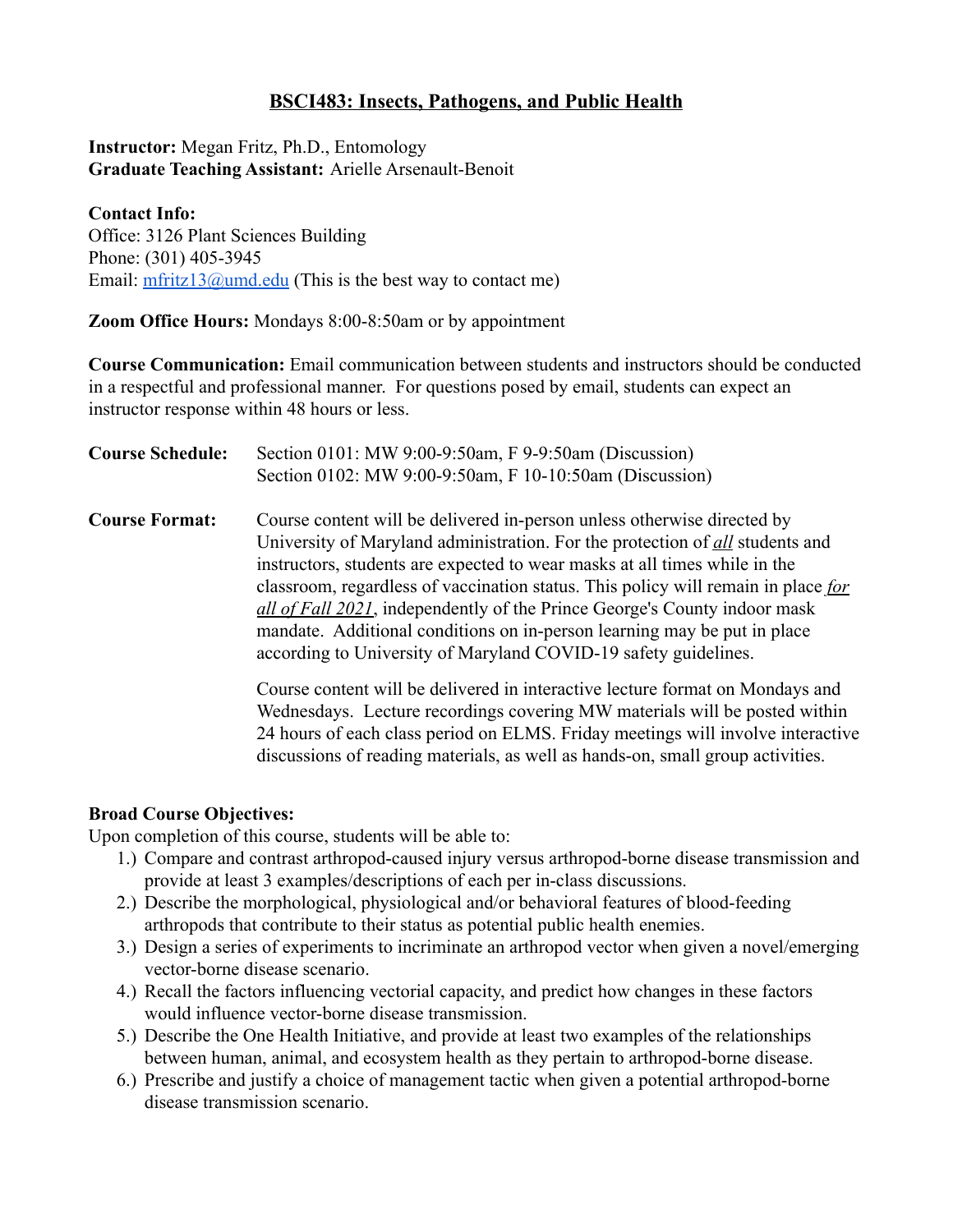### **Prerequisites:** BSCI 160 & 161, BSCI 170 & 171, BSCI 207

**Examinations:** There will be 2 examinations (60 points/exam), each covering approximately half of the course material. Students are responsible for all of the material presented in lecture, discussion sections, and assigned readings. Examinations account for 40% of the final grade.

**Quizzes:** There will be 12 timed online quizzes (10 pts. each) offered throughout the semester on the course ELMS page. All quizzes will be open from Wednesdays at 9:00am through Fridays at 8:59am and will be accessible for 10 min. Students with accommodations should contact Dr. Fritz directly about their needs on or before Wednesday Sept. 1. Quizzes will cover material discussed since the previous quiz or exam. Online quizzes will be worth 40% of the final grade.

**Final Project:** Groups of students (3 per group) will choose a vector-borne disease (zoonotic or anthroponotic) that impacts human health in any part of the world from a list provided by the instructor. Students will work together to generate and present a condensed (10 min) "Case study" to their classmates, the format of which should be similar to case studies from lecture. On the day of their presentation, each student will also hand in 5 written questions along with detailed answers **that may be included on the Final Exam**. Students will be provided with a rubric during Week 6 to help guide their preparation for both the oral presentation and question writing. This will be worth 10% of the final grade, and will be presented during Friday discussion sections in weeks 12, 14, 15.

**Participation:** Students should attend and participate in all course meetings during the semester. Participation is worth 10% of the final course grade, and will be determined by level of engagement during the discussion. Discussions will cover course lecture materials and readings for the week. Students are expected to have read assigned papers and/or completed assigned activities prior to each meeting. Appropriate forms of engagement include: 1) respectful and positive verbal discourse with the instructor or peers, or 2) insightful questions related to course materials. Students will be allowed to miss one discussion without impacting their final grade.

*COVID-19* **Missed Discussion Policy:** If you are ill or have been exposed to COVID-19, *PLEASE* do not attend lecture or your scheduled Discussion section. While we expect participation in all Discussion sections for healthy students, a two page writing assignment can be provided as a substitute to earn participation points for students who are unwell (see Attendance Policy below).

| <b>Grading Scale:</b> |                  |
|-----------------------|------------------|
| $93-100$ : A          | $77 - 79.9$ : C+ |
| $90-92.9$ : A-        | $73 - 76.9$ : C  |
| $87 - 89.9$ : B+      | $70 - 72.9$ : C- |
| $83 - 86.9$ : B       | $67 - 69.9$ : D+ |
| $80 - 82.9$ : B-      | $60 - 66.9$ : D  |
|                       | Below $60: E$    |

**Extra Credit:** Extra credit assignments are not available for this course.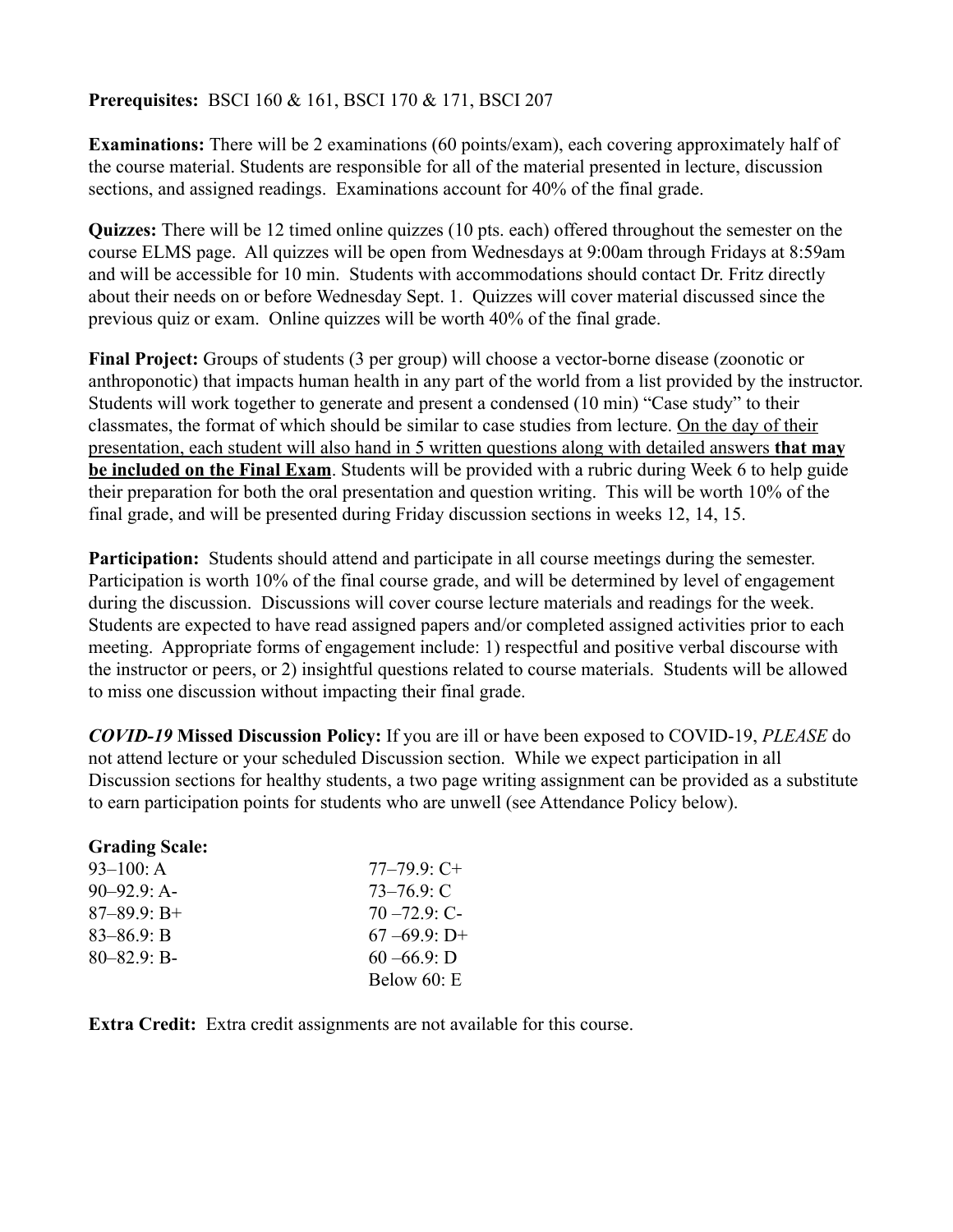## **Text (optional):**

Mullen, G. and L. Durden. 2009. **Medical and Veterinary Entomology**. 3rd ed. Academic Press. Estimated cost is \$80.00 for paperback. Available at Amazon.com or University Book Center.

This text is an excellent resource for further reading. Copies of all required course readings will be posted on ELMS.

### **Course-relevant websites:**

Centers for Disease Control http://www.cdc.gov Morbidity Mortality Weekly Report http://www2.cdc.gov/mmwr/ Journal of Emerging and Infectious Disease http://www.cdc.gov/ncidod/eid/ One Health Initiative http://www.onehealthinitiative.com/

**Attendance:** Attendance is not required for most lectures, but is strongly encouraged. Attendance for the smaller group discussion on Fridays is not required but incentivized with a participation grade. Students *must* be present on exam dates and for final project presentations. You must follow the [university policy](https://www.ugst.umd.edu/courserelatedpolicies.html) on excused or pre-arranged absences, including to earn Friday discussion participation points.

University absence policy can be found here: https://www.ugst.umd.edu/courserelatedpolicies.html

Pre-arrangements for religious observances and planned, excusable absences must be made by email during the schedule adjustment period at the beginning of the semester. If an illness prevents participation in Discussion sections, a note from a physician or evidence of a COVID-19 test must be provided within 72 hours of the missed discussion period.

**Make-Up Policy:** Make-up exams and assignments will be given only to students who have university-excused absences with appropriate documentation.

**WARNING:** This course covers medical conditions whose manifestation/transmission is associated with arthropods. As such, some images or videos presented in lecture slides may be disturbing to some individuals. These images come from reputable sources, and may include open wounds, rashes, and other visible manifestations of disease in humans and animals. If you have concerns about this, please see the instructor.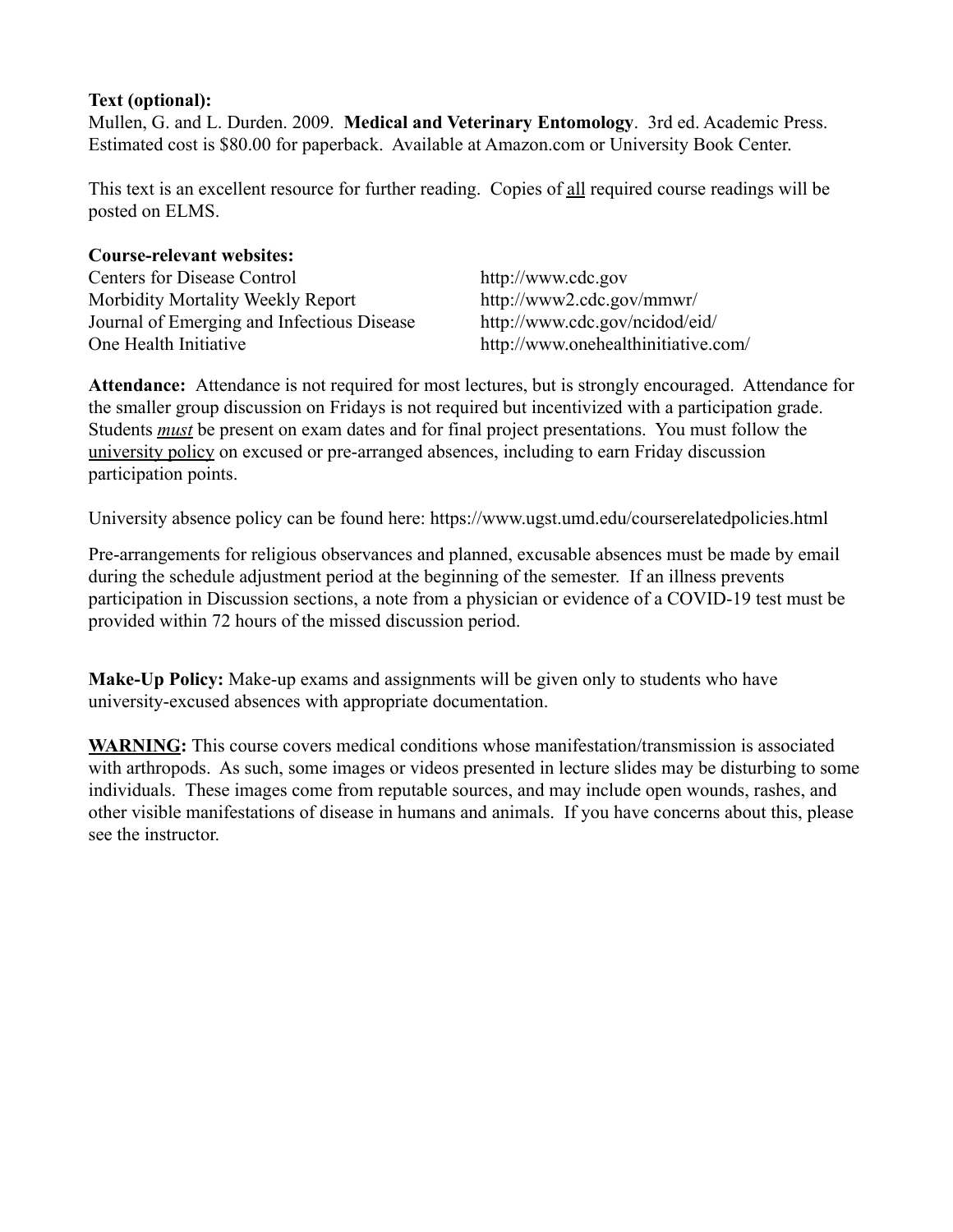## **2021 Course Schedule**

\*A complete course schedule with links to all relevant readings and other course materials is available on the course ELMS page.

Week 1 Module (Dates: 8/30-9/3) - Introduction to the Arthropods

- Online Quiz 1 *Due 9/3 at 8:59am*
	- *This online quiz will cover material from the syllabus.*
- Discussion section Arthropod zoo hands-on activity
	- Print and bring the student activity handout to your Discussion section. It is provided in the Week 1 module directory on ELMS.

Week 2 Module (Dates:  $9/7-9/10$ ) - Arthropods and Humans: the good, the bad, and the ugly.

- No Class Monday 9/6
- Online Quiz 2 *Due 9/10 at 8:59am*
	- This online quiz will cover material from Wednesday's lecture and BOTH readings.
- Discussion section Shipley and Bixler paper discussion
	- Bring a COMPLETED student activity handout to your Discussion section. A blank copy of the activity is provided in the Week 2 module directory on ELMS.

Week 3 Module (Dates: 9/13-9/17) - Physical injury and emotional impacts of arthropods.

- Online Quiz 3 *Due 9/17 at 8:59am*
	- Covers Monday and Wednesday lectures, as well as BOTH readings by Day.
- Discussion section *-* Bellanger et al. 2009 paper discussion.
	- There is no formal assignment for this Discussion section, but please come prepared by having read Bellanger et al. All students will be asked to answer questions about the reading during class.

Week 4 Module (Dates: 9/20-9/24) - Arthropod transmission of pathogens and parasites.

- In-person demonstrations of mosquito collection techniques will be offered during Friday (9/24) Discussion section, weather dependent.
- Online Quiz 4 *Due 9/24 at 8:59am*
	- Covers Mon. & Wed. lectures, BOTH readings, and in-class activity (Wed).

Week 5 Module (Dates: 9/27-10/1) - Arthropod transmission of pathogens and parasites (continued).

- Reading for this week is Edman Routes of transmission (same as last week).
- In-person demonstrations of tick collection techniques will be offered during Friday Discussion section (10/1), weather dependent.
- Online Quiz 5 *Due 10/1 at 8:59am*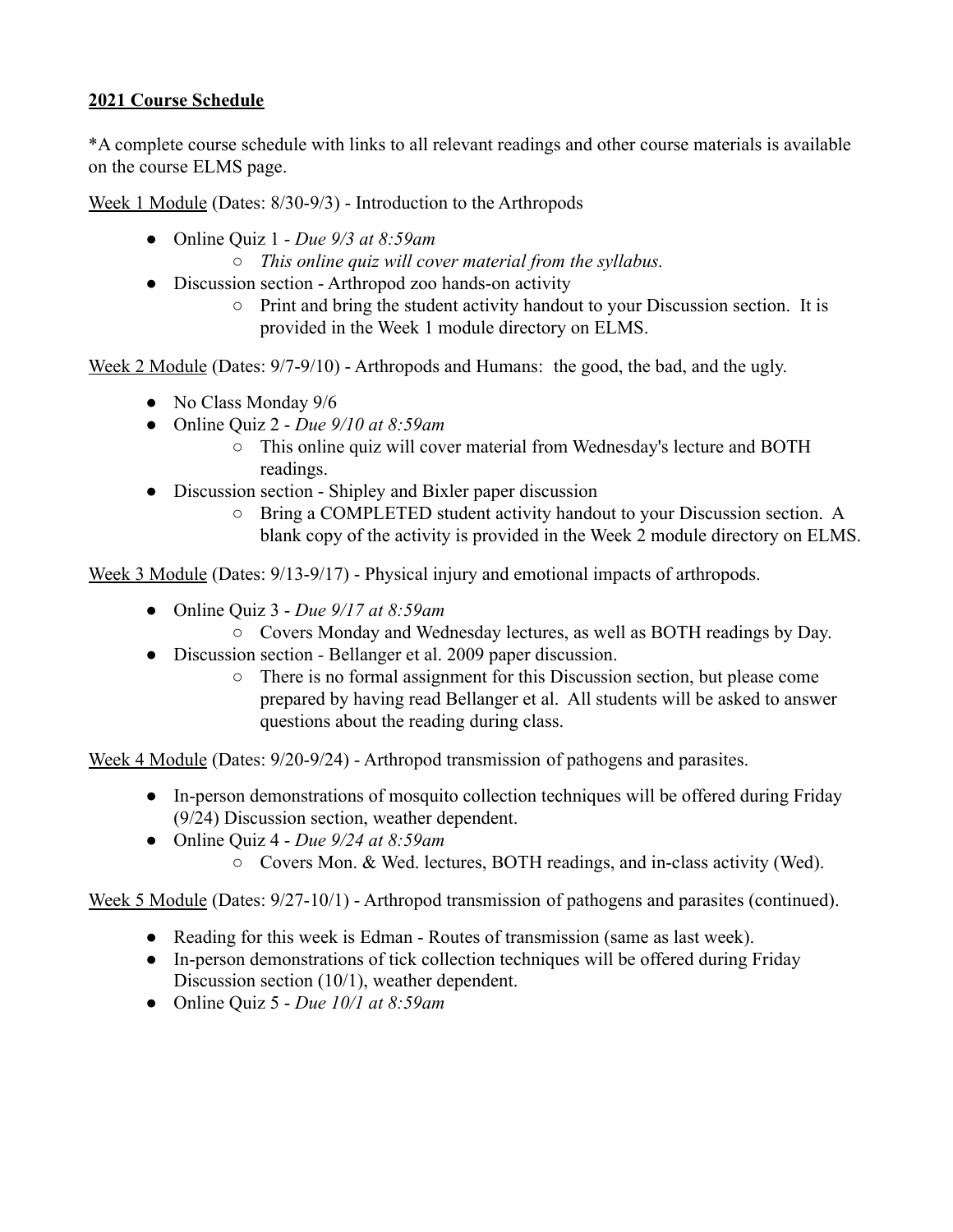Week 6 Module (Dates: 10/4-10/8) - Adaptations for a blood-sucking lifestyle.

- Readings for this week's quiz will be by Lehane and Burkett-Cadena.
- Discussion Section Takken et al. 2001 paper discussion.
- Online Quiz 6 *Due 10/8 at 8:59am*

Week 7 Module (Dates: 10/11-10/15) - On knowing your enemy: Vector-borne disease surveillance.

- Midterm Exam covering modules 1 through 7 (10/13)
- Discussion Section Williams and Gingrich 2008 paper discussion.

Week 8 Module (Dates: 10/18-10/22) - This is no level playing field: qualities of a good vector.

- Readings for this week are Takken and Verhulst, Garrett-Jones.
- Discussion section will be an interactive activity requiring use of spreadsheets. Please bring a device with a keyboard that you can use to view and input information into spreadsheets.
- Online Quiz 7 *Due 10/22 at 8:59am*

Week 9 Module (Dates:  $10/25-10/29$ ) - Case studies in vector-mediated pathogen transmission  $\&$ Vector incrimination.

- Discussion Section Guedes et al. 2017 paper discussion. ○ Fill out [this](https://docs.google.com/document/d/1VRZGCD3TwAhPq3LwjASlmGx47A4TUHsTm7VH7n8Ckp8/edit?usp=sharing) document before Discussion.
- Online Quiz 8 *Due 10/29 at 8:59am*

Week 10 Module (Dates: 11/1-11/5) - Case studies in vector-mediated pathogen transmission (continued).

- No reading assignments for this week
- Reminder: Final project presentations start Friday 11/19 (Week 12)
- Discussion Section Hands-on with mosquito ID in Discussion section (part I).
- Online Quiz 9 *Due 11/5 at 8:59am*

Week 11 Module (Dates: 11/8-11/12) - One Health and human dimensions of vector-borne disease ecology.

- Reading assignments for this week are from "Preventing the next pandemic"
- Reminder: Final project presentations start Friday 11/19 (Week 12)
- Discussion Section Hands-on with mosquito ID in Discussion section (part II).
- Online Quiz 10 *Due 11/12 at 8:59am*

Week 12 Module (Dates: 11/15-11/19) - Case studies in One Health.

- Reminder: Final project presentations start this Friday (11/19).
- All Final project presentations will be conducted by Zoom (see course ELMS for link).
- Online Quiz 11 *Due 11/19 at 8:59am*

Week 13 Module (Dates: 11/22-11/23) - Case studies in One Health.

- No class  $11/24 \& 11/26$ .
- No quiz due to the holiday weekend.